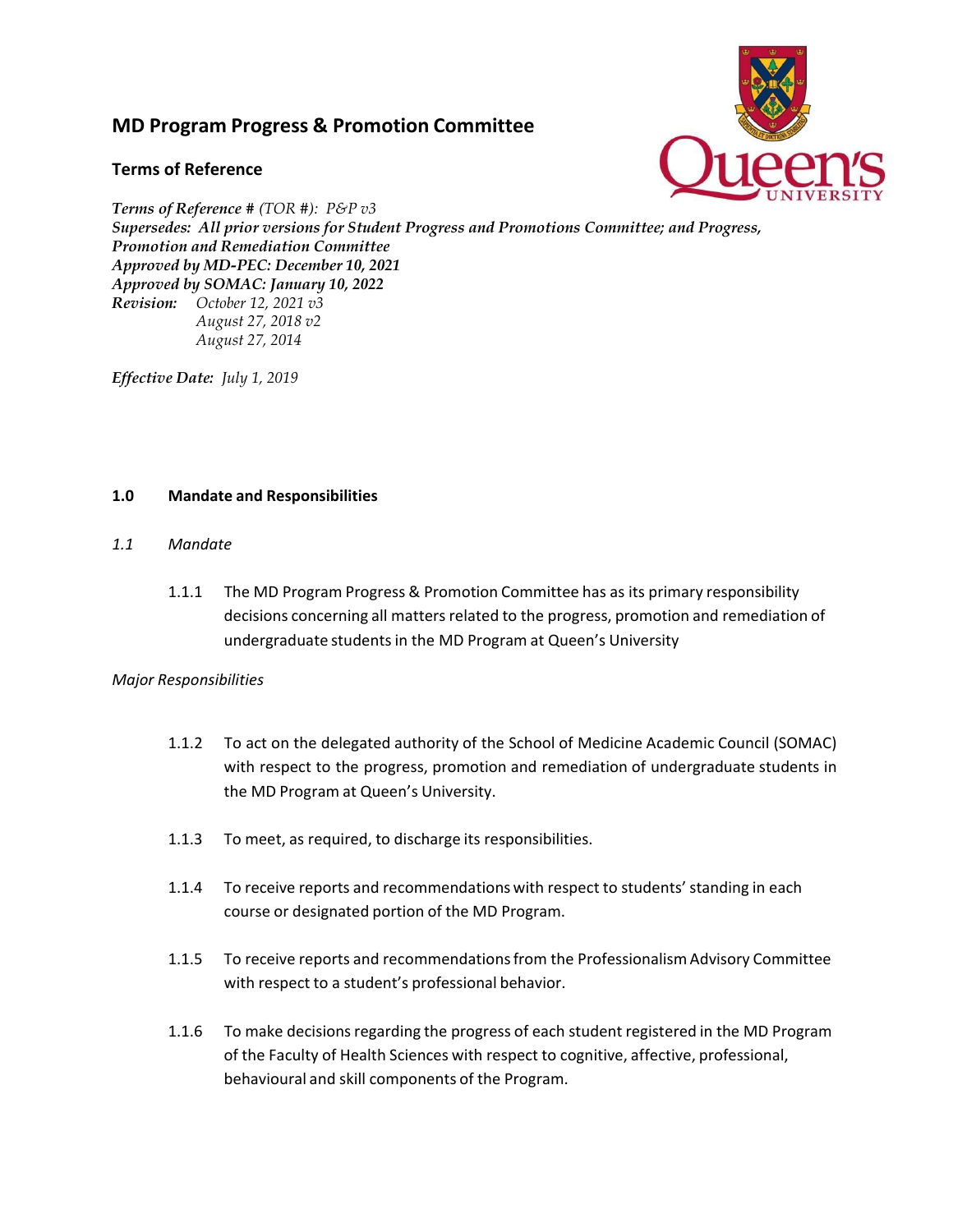- 1.1.7 To consider the academic performance (cognitive, affective, professional, behavioural and skills) of any student who has been referred to the Committee.
- 1.1.8 To consider extenuating circumstances that may have impacted the performance of a student.
- 1.1.9 To provide considered requirements intended to facilitate the successful completion of the curriculum's educational objectives, including (but not limited to) meeting with the Associate Dean (Undergraduate Education), the Director of Student Affairs and external program staff, consultants and medical professionals.
- 1.1.10 To make decisions with respect to standing, promotion, remediation, supplemental privileges, repeating a portion of the MD Program and the requirement to withdraw from the further study of medicine at Queen's. Such decisions will constitute the official statement of standing.
- 1.1.11 To report the decisions taken by the Committee, in summary form, to SOMAC and (through SOMAC) to the Faculty Board.
- 1.1.12 To recommend to SOMAC and (through SOMAC) to the Faculty Board any changes in policies or practices that the Committee may deem appropriate in the light of its operations and experience.
- 1.1.13 To act on the delegated authority of the Faculty Board to submit names to the Senate for ordinary degrees.
- 1.1.14 To act on the delegated authority of the Faculty Board to deal with failures.
- 1.1.15 To act on the delegated authority of the Faculty Board to exercise academic supervision over students.

## **2.0 Leadership & Membership**

- *2.1 Leadership*
	- 2.1.1 The Chair will be a member of the faculty of the School of Medicine, appointed by SOMAC on the recommendation of the Nominating Committee.
	- 2.1.2 Where the Chair is absent for any reason, an Acting Chair may be appointed by the Chair, or in the absence of such an appointment, by the committee members present.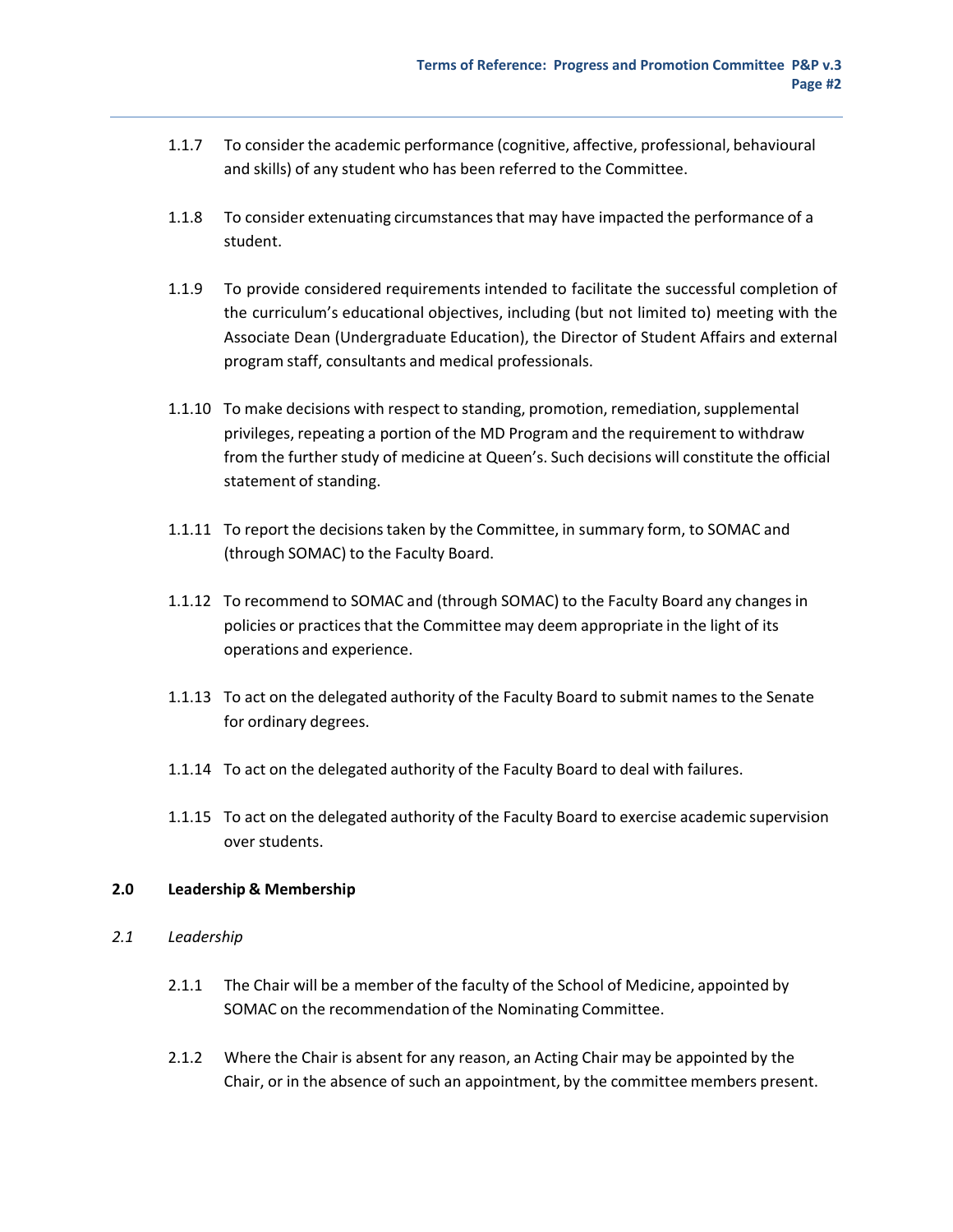## 2.1.3 Only voting members may serve as Acting Chair.

#### *2.2 Membership*

- 2.2.1 Voting members of the Committee shall consist of six faculty members in addition to the Chair, at least three of whom will hold the rank of Associate Professor or Professor.
- 2.2.2 Members will be appointed by SOMAC on the recommendation of the Nominating Committee.

#### 2.2.3 Voting Members

- The Chair
- Clinical Faculty Members (2)
- $\sqrt{2}$  Faculty at Large (within the Faculty of Health Sciences) (2)
- Faculty at Large (outside of the Faculty of Health Sciences) (1)
- Faculty from the Department of Biomedical and Molecular Sciences, Pathology and Molecular Medicine, or Public Health Sciences (2)

#### 2.2.4 Resources (non‐voting)

- Associate Dean, UGME (ex‐officio)
- Assistant Dean, UGME Academic Affairs
- Assistant Dean, Curriculum
- Academic Advisor, or delegate
- Assistant Dean, Student Affairs, or delegate
- Committee Secretary
- A non‐Faculty of Health Sciences member will be added as required
- 2.2.5 The Chair may invite such guests as are necessary to conduct the meeting.
- 2.2.6 All new members will receive these Terms of Reference and will be oriented to the position by the Chair.

#### *2.3 Responsibilities of Members*

- 2.3.1 All members will participate actively in the committee by:
	- Reviewing all pre‐circulated material
	- Attending at least 70% of the meetings
	- Participating in working groups, as required
	- Communicating committee activities and decisions as appropriate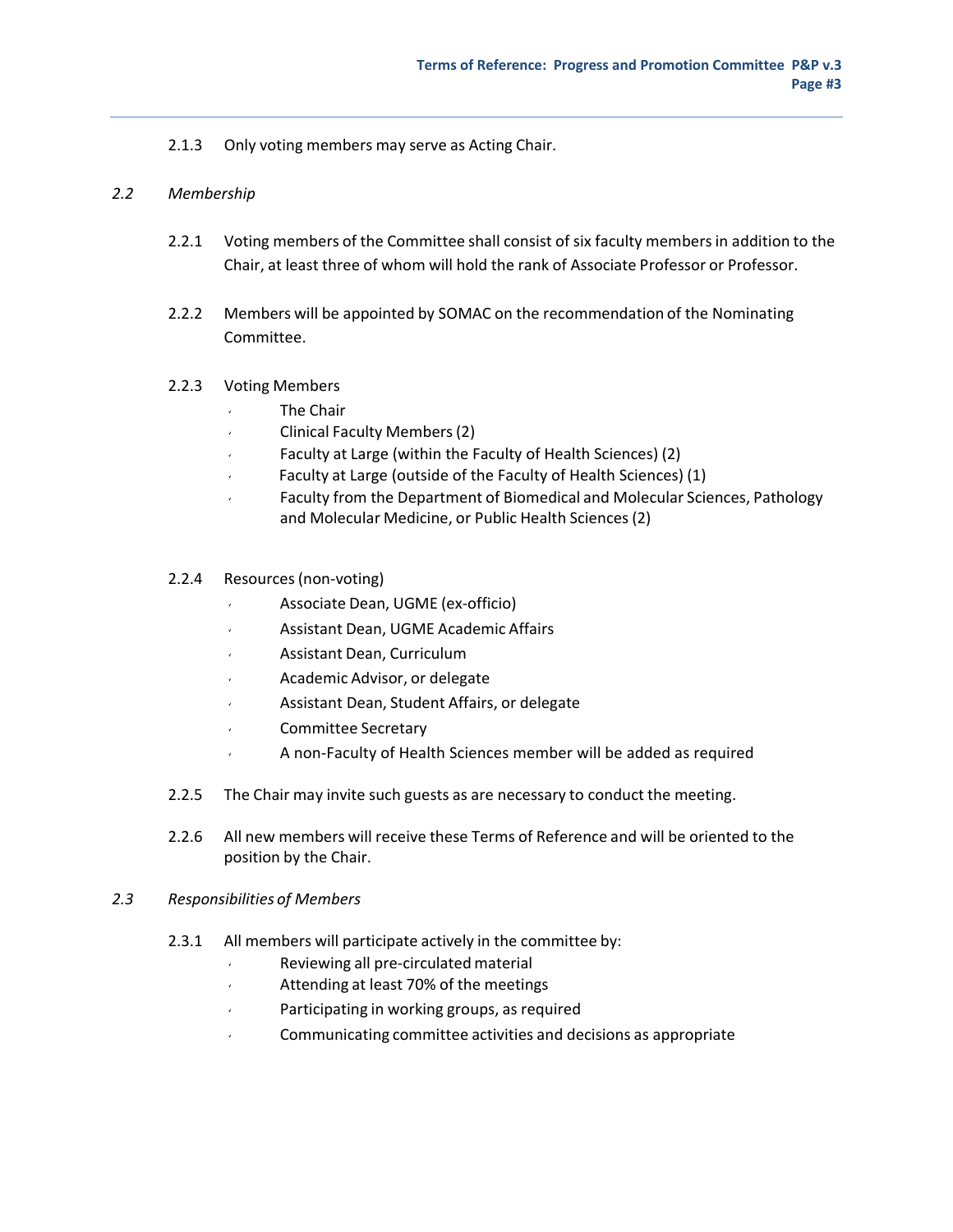## *2.4 Term of Membership*

2.4.1 Members will normally serve a three-year renewable term. Terms will be overlapping in order to ensure continuity of experience.

#### **3.0 Meeting Procedures**

- *3.1 Frequency and Duration of Meetings*
	- 3.1.1 Meetings will be held monthly during the academic year and otherwise at the call of the Chair.
	- 3.1.2 All meetings will be held in camera and all discussions and decisions will be considered confidential.

## **4.0 Conflict of Interest**

4.1 Members are expected to declare a conflict of interest if their real or perceived personal interests might be seen to influence their ability to assess any matter before the committee objectively. They can do so either by personal declaration at a meeting or in writing to the Chair. They will be excused from any discussions regarding the matter in question. The declaration and absences will be recorded in the minutes.

## **5.0 Decision‐Making**

- 5.1 Decisions will be made by majority vote of a quorum of members present.
- 5.2 Quorum will be at least four voting members of the Committee, including the Chair or Acting Chair, either present in person or via teleconference.
- 5.3 The Chair, or Acting Chair, will only vote in order to break a tie.
- 5.4 Meetings may be held in the absence of a quorum, but no decisions will be made.
- 5.5 Decisions will be discussed in the context of specific motions, passed by a majority vote of members and recorded in the minutes.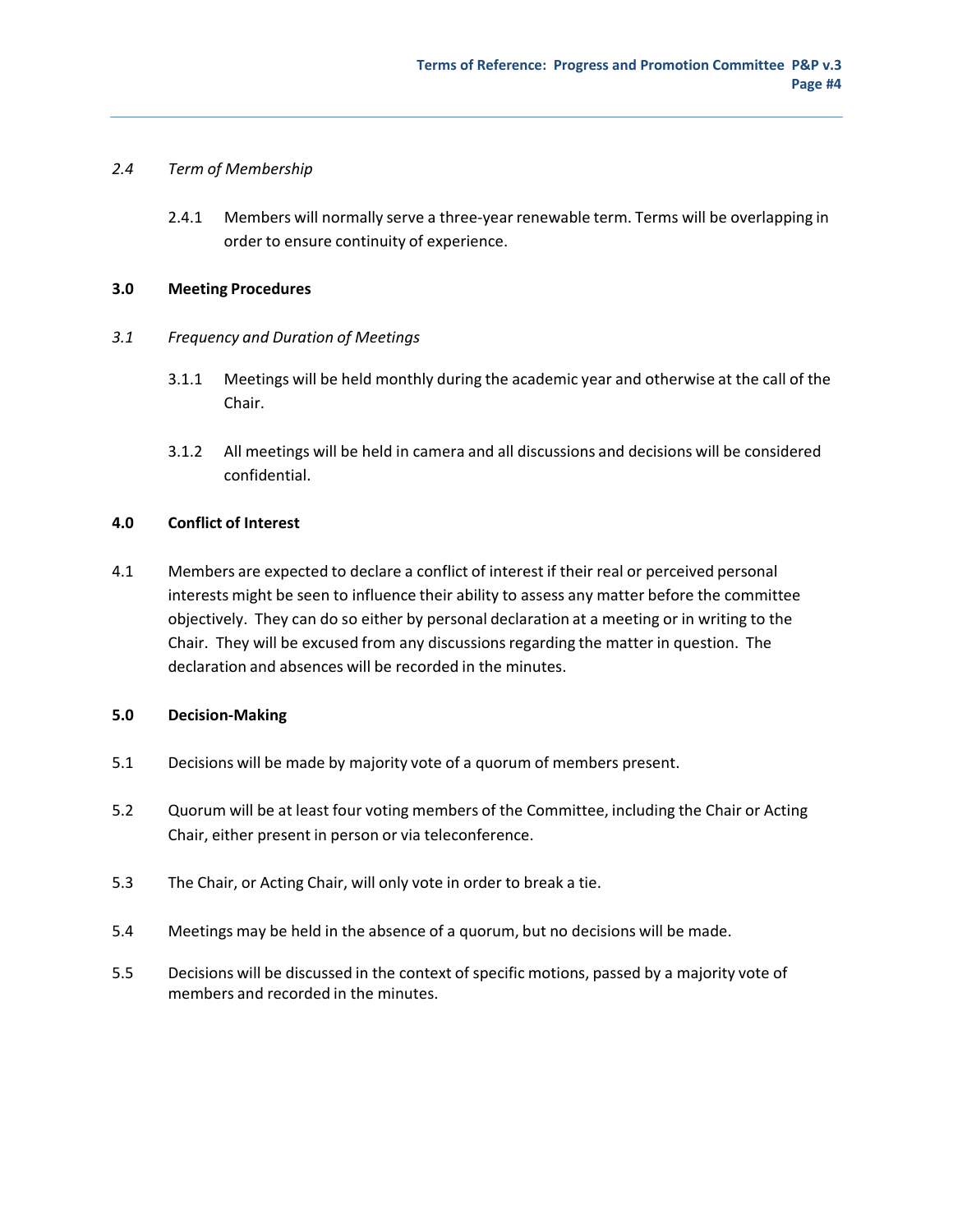#### **6.0 Administrative Support & Communication**

- *6.1 Administrative Support*
	- 6.1.1 The Secretary will be a member of the staff of the Undergraduate Medical Education Office, appointed by a Manager.

#### *6.2 Agenda & Minutes*

- 6.2.1 Agendas and minutes of committee meetings are to be distributed to the committee members by the recording secretary.
- 6.2.2 Minutes are normally distributed electronically to all members within one week of meetings.
- 6.2.3 All minutes and supporting material will be held in confidence.
- 6.2.4 Dissemination of committee decisions will be made public only with the specific direction of the Chair and after discussion and approval by the committee.

#### *6.3 Reporting Relationship*

6.3.1 The committee will produce an annual report of its activities to be submitted to SOMAC.

#### **7.0 Evaluation**

7.1 The committee will review its membership, terms of reference, rules and procedures at least every three years, and as necessary. The Chair will report the results of the review to SOMAC and the Faculty Board.

#### **8.0 Policies**

8.1 The School of Medicine's policies are posted to http://meds.queensu.ca/undergraduate/policies

## **9.0 Appeals**

9.1 Appeals of decisions of the committee will be in accordance with governing policy.